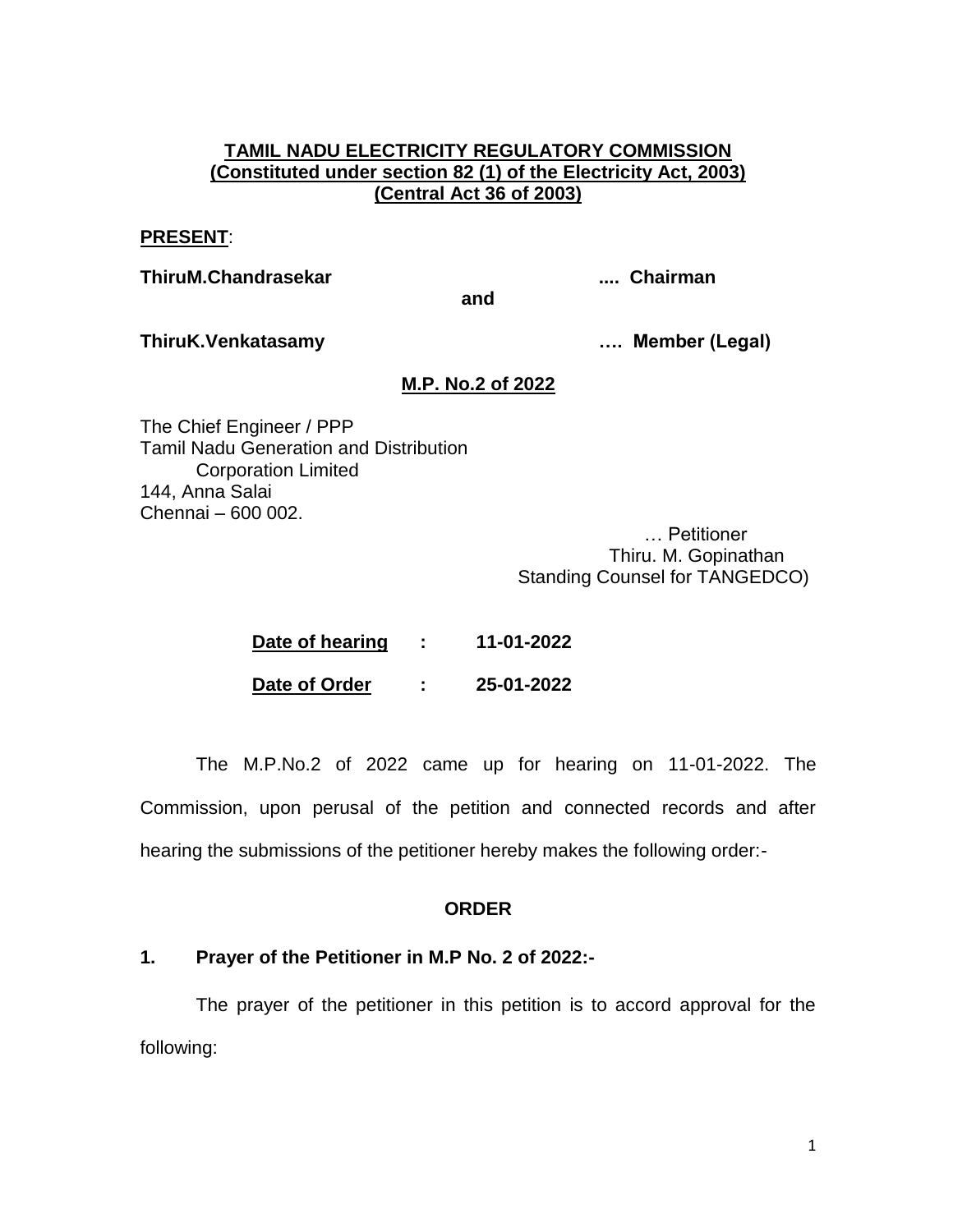- 1. To approve procurement of RTC power upto 1000 MW for the period from 01.03.2022 to 31.03.2022.
- 2. To deviate from the MoP guidelines for the following conditions (i) deletion of payment security clause viz opening of Letter of Credit,
	- (ii) deletion of Contract Performance Guarantee clause
	- (iii) to release the BG/EMD after fulfilling the contractual obligations
	- (iv) to fix the validity of the tender 30 days from the date of e-Reverse Auction process (excluding the date of of e-RA).
	- (v) deletion of change in law clause
- 3. To float Tender No TANGEDCO/SHORT/PP-17-2022 for the procurement RTC power up to 1000 MW for the supply from 01.03.2022 to 31.03.2022 through e-Bidding portal (DEEP), as per the enclosed Tender Specification (RfP).
- 4. Pass any other order as the Commission may deem fit in the interest of justice in the facts and circumstances of the present case.

# **2**. **Facts of the Case :**

2.1. The Grid Operation wing of SLDC has given indent for 1500 RTC power in March 2022. Based on that TANGEDCO is taking steps to procure 630 MW fresh swap arrangement (which is in process), 65 MW from swap return from BYPL and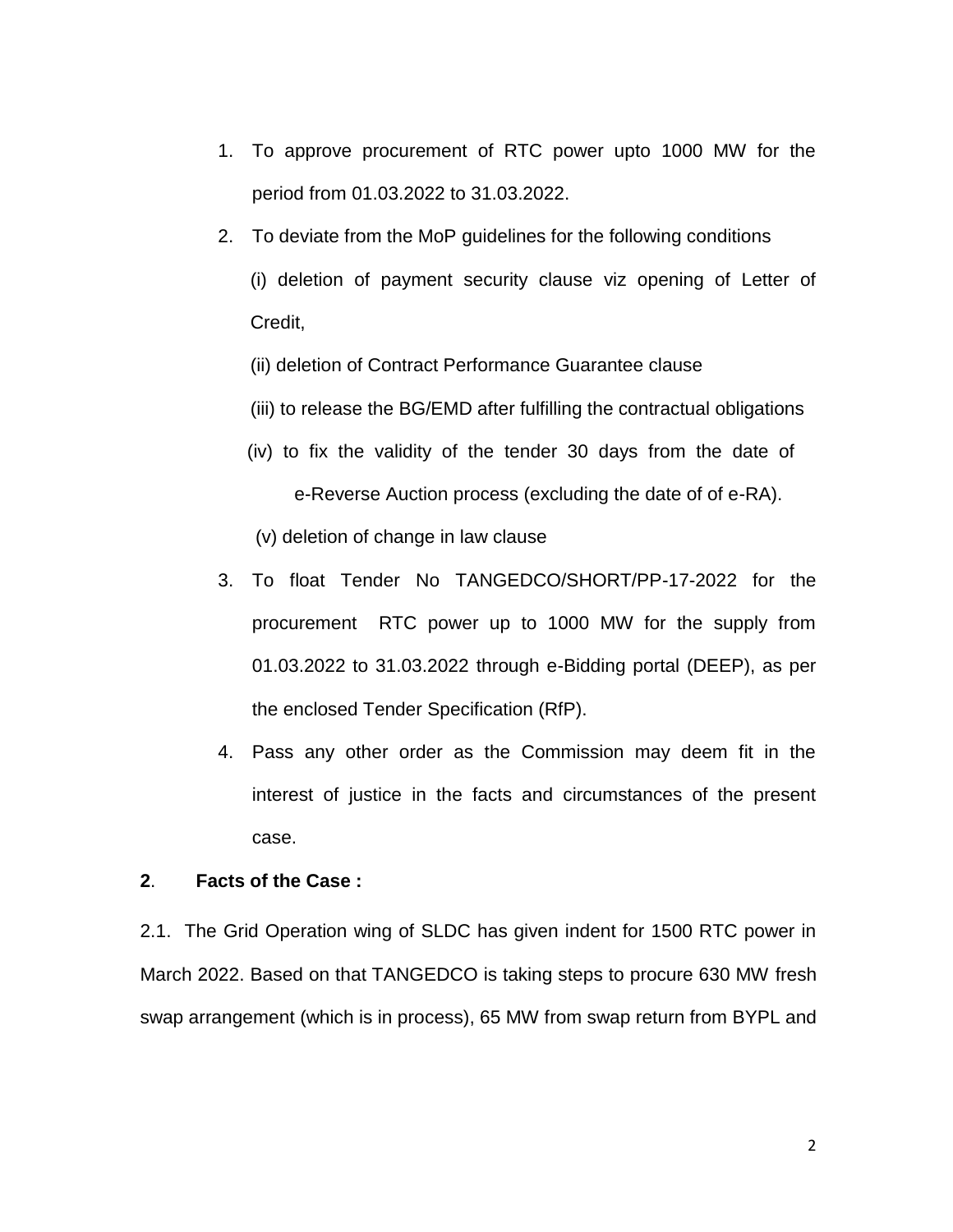400MW from MTOA/PTC totaling 1095 MW. Thus a deficit of 405 MW arises during March 2022 against the indent given by Grid Operation wing.

2.2. But the anticipated base demand is 15,500 MW and total availability is 14,247 MW which indicates the deficit of 1253 MW. Therefore, a short term tender (TANGEDCO/SHORT/PP17-2022) is proposed to be floated for the procurement up to 1000 MW RTC power from 01.03.2022 to 31.03.2022 in order to satisfy the base demand and to have less dependence on power exchanges. However TANGEDCO may procure power up to 400MW only and if the discovered rate in tender is reasonable and found less than the variable cost of TANGEDCO's procurement sources, TANGEDCO may purchase full quantum as indicated in the tender.

### **3. Contentions of the Petitioner:**

3.1. The petitioner, Tamil Nadu Generation and Distribution Corporation Limited (TANGEDCO), incorporated under the Companies Act, 1956, and the successor entity of erstwhile Tamil Nadu Electricity Boardengaged in the business of Generation, Distribution activities and a distribution licensee in the State of Tamil Nadu for the distribution of electricity to various categories of consumers in the State of Tamil Nadu and the electricity so required is availed from various sources such as its own generating stations, and purchase of power from various Central Generating Stations of its share, Independent Power Plants, Captive Power

3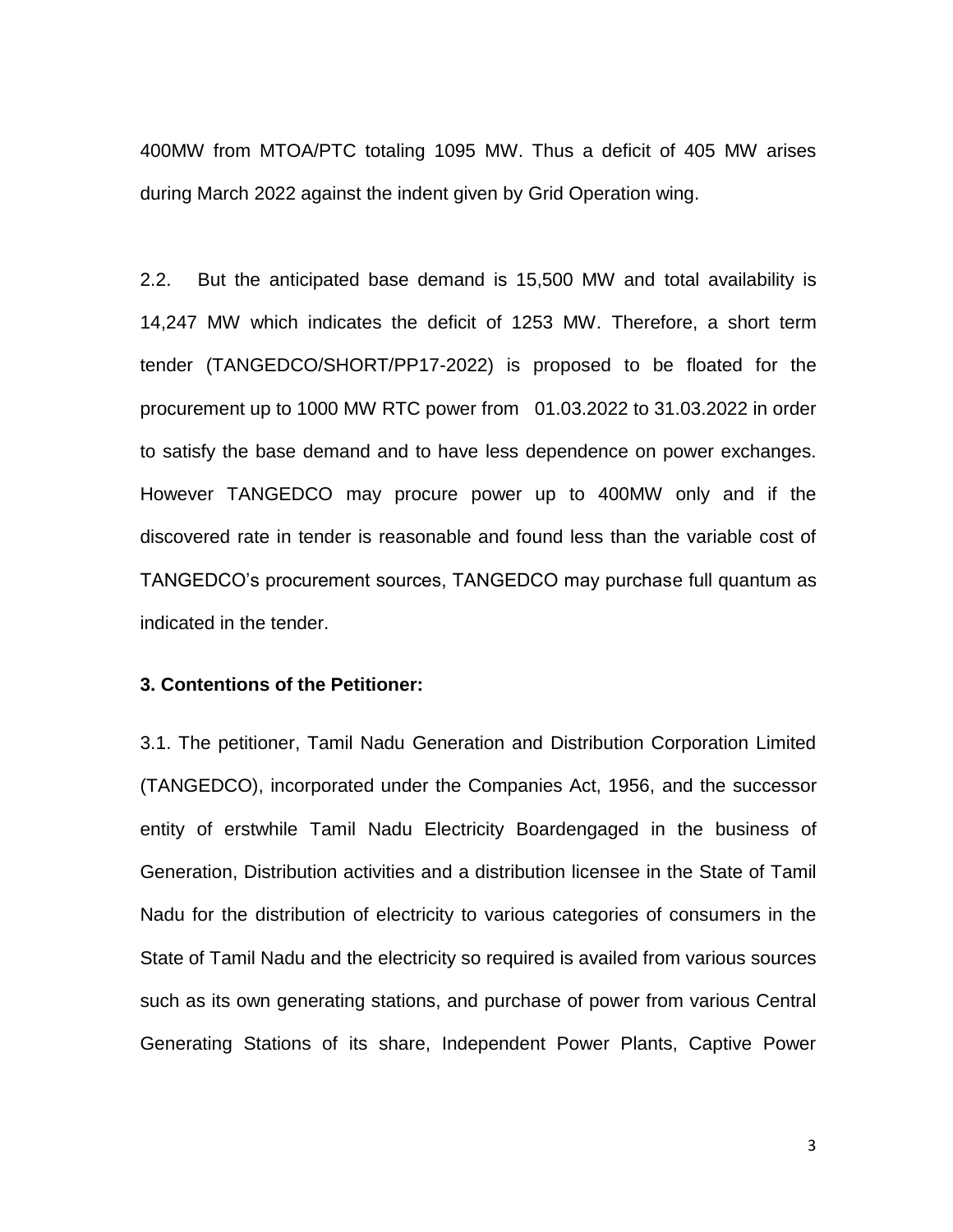Plants, Wind generators, Co-generation plants, Bio–mass plants, Merchant power plants, Power exchanges etc.

3.2. The all time high demand met by TANGEDCO and the all time high consumption in the State of Tamil Nadu is as below:-

| a. All time high demand      | 16845.5 MW | 10.04.2021 |
|------------------------------|------------|------------|
| b. All time high consumption | 372.702 MU | 09.04.2021 |

The Restriction and Control measures (R&C) in the state have been lifted with effect from 05.06.2015 and directions of the GoTN issued under Section-11 of Electricity Act 2003 have been revoked with effect from 01.06.2016.

3.3. Minimum demand that prevailed during summer months of 2021 was in the range of 11500 MW to 12000 MW. The average peak demand reached during the above period was in the range of 15,000 MW to 15,500 MW. The minimum demand is likely to increase during the summer months of year 2022.

3.4. The Chief Engineer / Grid Operation in the U.O. dated 26.11.2021 has furnished an indent for the procurement of RTC power for the summer months of 2022:-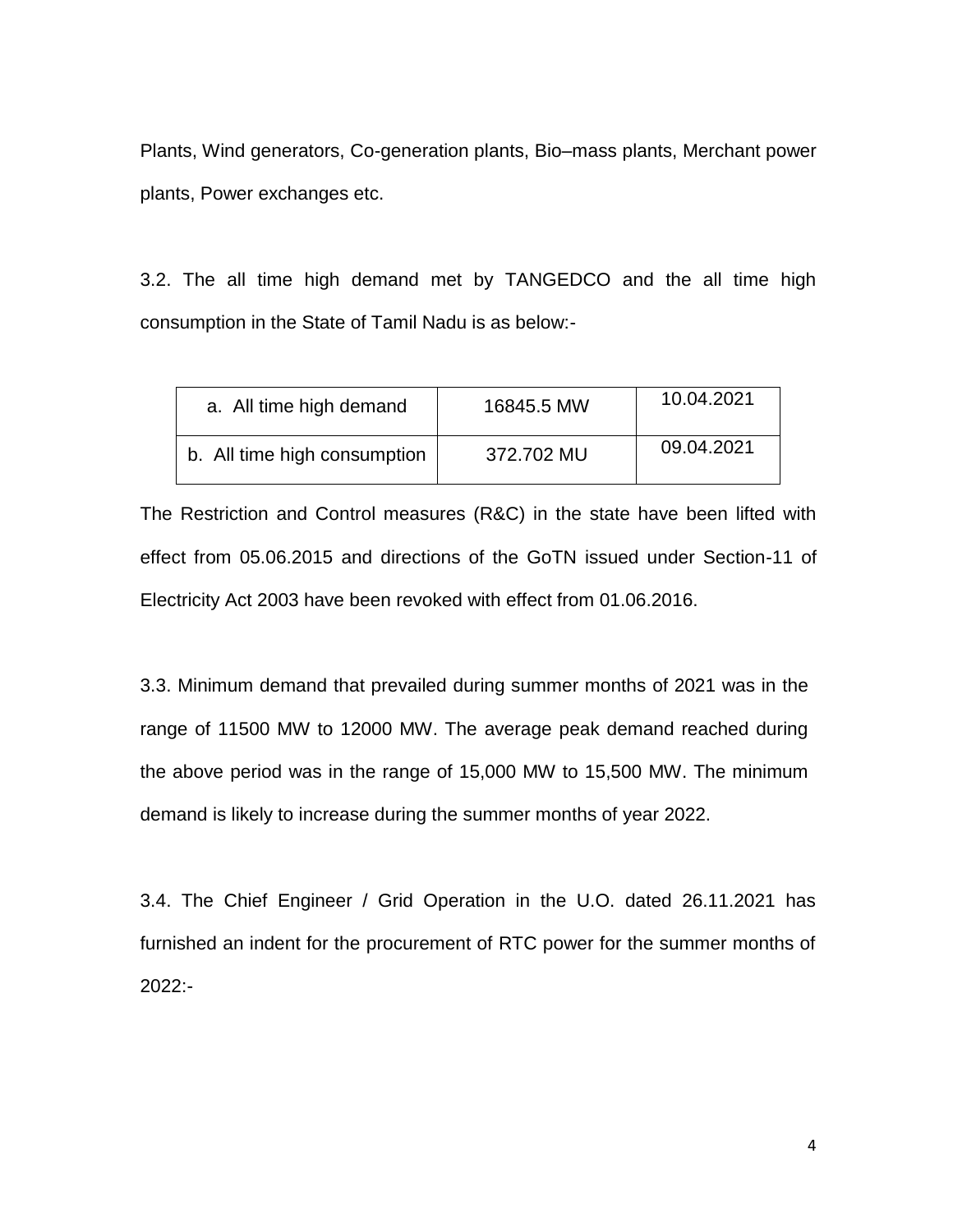| Month                | RTC quantum in MW |  |  |
|----------------------|-------------------|--|--|
| February '22         | 1000              |  |  |
| March '22            | 1500              |  |  |
| April '22            | 2000              |  |  |
| 01.05.22 to 20.05.22 | 1500              |  |  |

3.5. TANGEDCO is likely to receive 400 MW RTC power under MTOA/PTC from 20.01.2022.

3.6. TANGEDCO has floated tender for procurement of power under fresh swap arrangement from January 2022 to May 2022. By this arrangement TANGEDCO may receive 300MW power during peak hours in January 2022, 500MW power during peak hours in February 2022 and 630 MW RTC power from March 2022 to May 2022.

3.7. Owing to the winter season, the demand will be comparatively less than summer months in the State till  $3<sup>rd</sup>$  week of February 2022 and the availability in power exchanges will be more coupled with reasonable price during February. Taking into account of 400 MW RTC power from MTOA/PTC and 500 MW swap receivables during peak hours, any requirement over and above that quantum can be met through TAM products during  $4<sup>th</sup>$  week of February '22.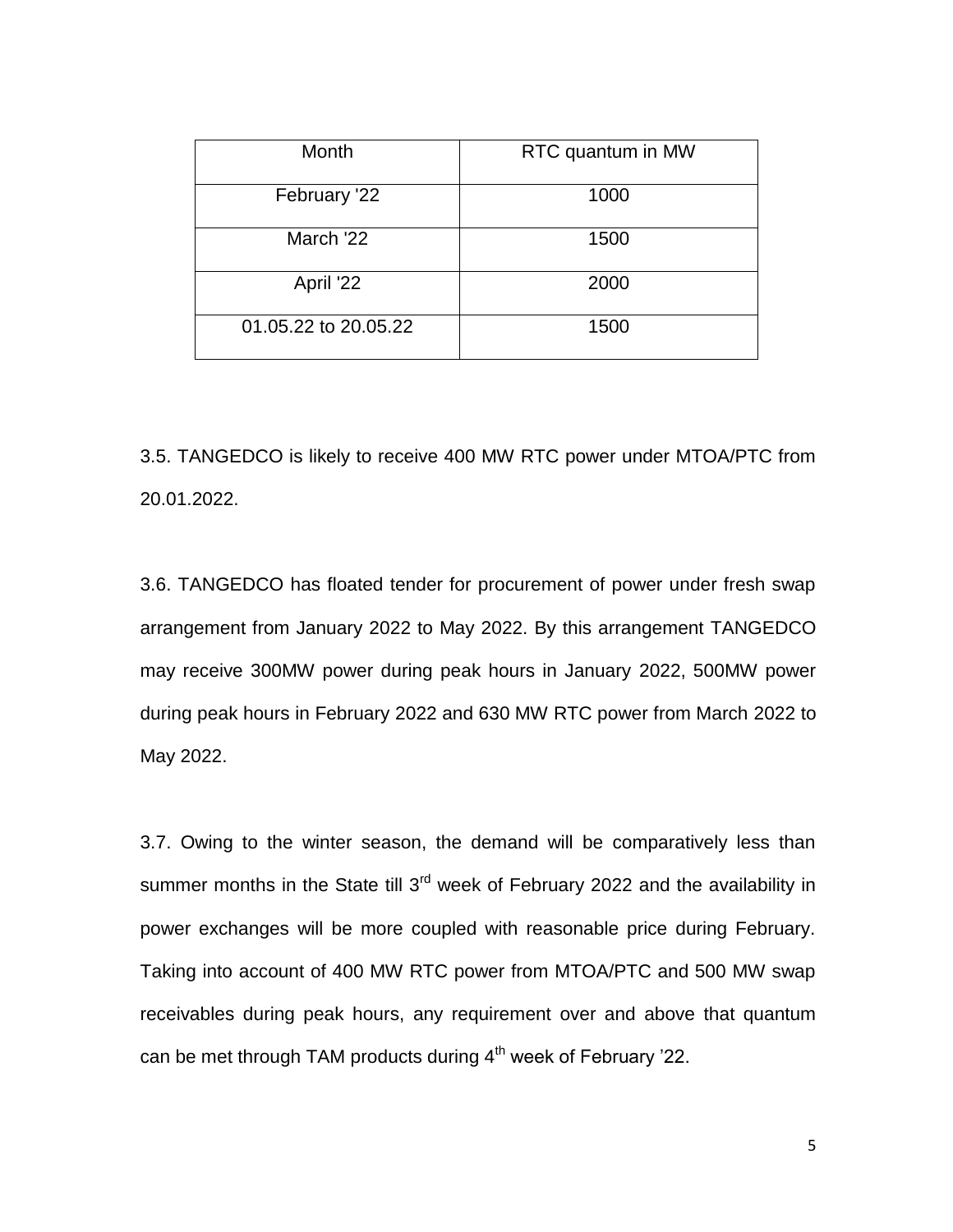3.8. TANGEDCO has floated a fresh tender for procurement of RTC power up to 1500 MW under MTOA and is likely to receive power from 01.04.2022.

3.9. As public exams for schools/colleges are scheduled during the 2022 summer period, IT firms and commercial establishments also resume their operations, industrial operations have also gained momentum post COVID lockdown and of the weather conditions during summer, the demand over grid will increase significantly.

3.10. Morning peak and evening peak demand will be met through hydrosources to an extent of 800 MW. Wind generation during the above period is likely to be available around 450 MW. Based on day ahead forecast of demand and wind generation, additional peak requirement will be managed through power procurement from exchanges.

3.11. During last summer, TANGEDCO procured 700 MW during February 2021, 1000 MW during March 2021, 969 MW during April 2021 and 819 MW during May 2021. In addition to this, TANGEDCO availed RTC power up to 350 MW during February 2021, 650 MW during March 2021, 450 MW during April 2021 and 250 MW during May 2021 under swap power arrangement.

3.12. The anticipated availability during March 2022 is given below:

6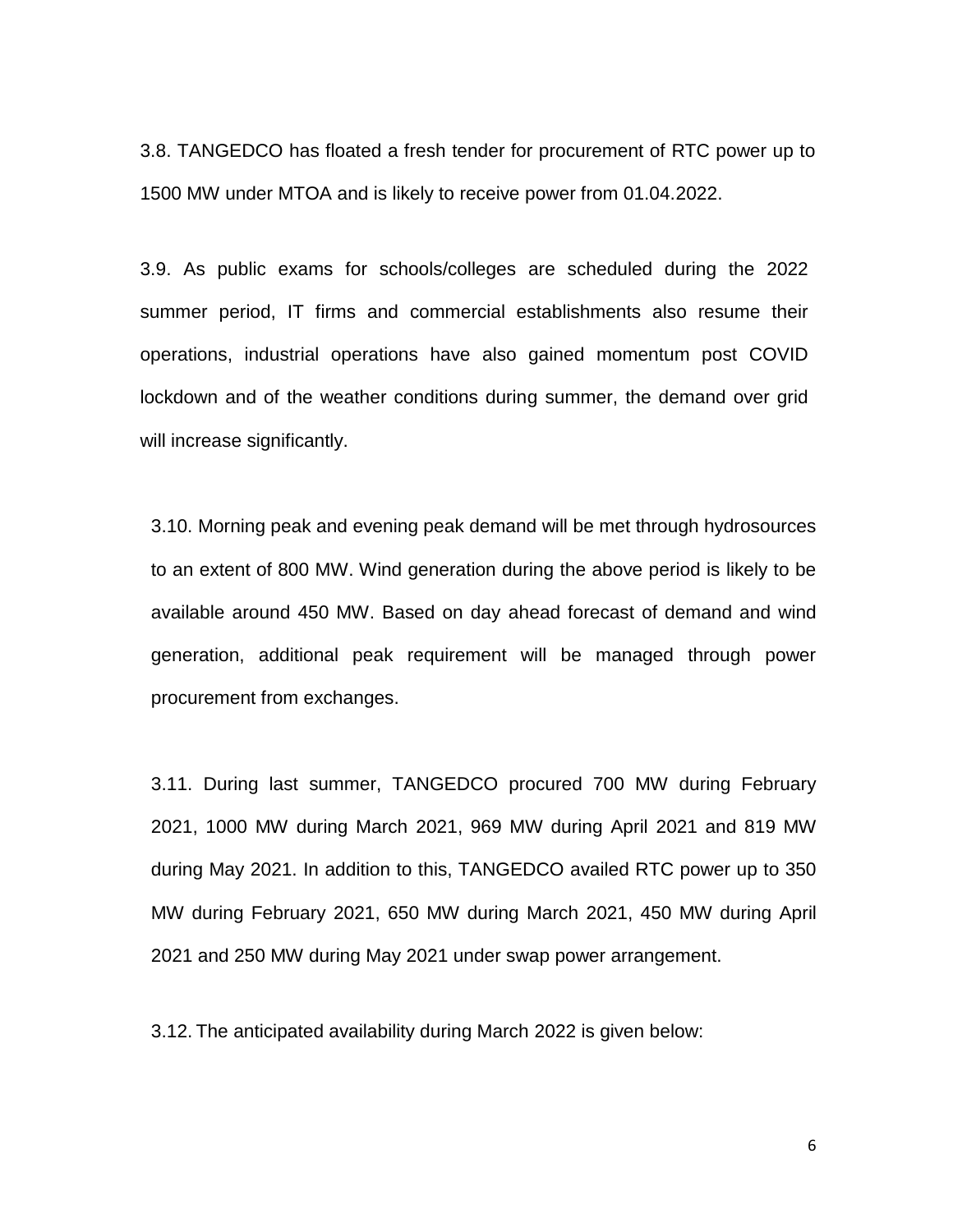| <b>Sources</b> | Total<br>capacity<br>in MW | Maximum<br>anticipated<br>availability<br>in MW | Remarks                                             |  |  |
|----------------|----------------------------|-------------------------------------------------|-----------------------------------------------------|--|--|
| Hydro          | 2322                       | 800                                             | Thermal generation is taken as 3100 MW<br>$\bullet$ |  |  |
| Thermal        | 4320                       | 3100                                            | after considering forced outage of a 210            |  |  |
| Gas            | 516                        | 200                                             | MW unit and low generation from NCTPS I             |  |  |
| <b>IPP</b>     | 775                        | 775                                             |                                                     |  |  |
| <b>CGS</b>     | 6558                       | 4737                                            | & II and MTPS II.                                   |  |  |
| <b>LTOA</b>    | 2830                       | 2540                                            | • 525 MW from SEPC/Tuticorin is                     |  |  |
| <b>MTOA</b>    | 550                        | 550                                             | considered                                          |  |  |
|                | NCES (Solar)               | 3000                                            | 400 MW from MTOA / PTC and 1500 MW<br>$\bullet$     |  |  |
|                | NCES (Non-solar)           | 450                                             |                                                     |  |  |
|                | <b>Total RTC power</b>     | 13152                                           | from fresh MTOA are not considered.                 |  |  |

3.13.The anticipated demand, total availability, deficit and quantum to be purchased from this tender are tabulated below:

| Anticipated               |           | Availability in MW                                 |           |                         | To be                            |
|---------------------------|-----------|----------------------------------------------------|-----------|-------------------------|----------------------------------|
| Month<br><b>MW</b>        | demand in | Source of<br>receivables                           | <b>MW</b> | Deficit in<br>$MW(a-h)$ | purchased<br>from this<br>tender |
| March<br>15500(a)<br>'22' |           | Swap<br>arrangement<br>under process (c)           | 630       |                         |                                  |
|                           |           | Swap return by<br>NVVN/BYPL (d)                    | 65        |                         |                                  |
|                           |           | PTC / MTOA (e)                                     | 400       |                         |                                  |
|                           |           | <b>Total power</b><br>under process<br>$f=(c+d+e)$ | 1095      | 1253 MW                 | 1000 MW                          |
|                           |           | TANGEDCO's<br>availability (g)                     | 13152     |                         |                                  |
|                           |           | Total availability<br>$h=(f+g)$                    | 14247     |                         |                                  |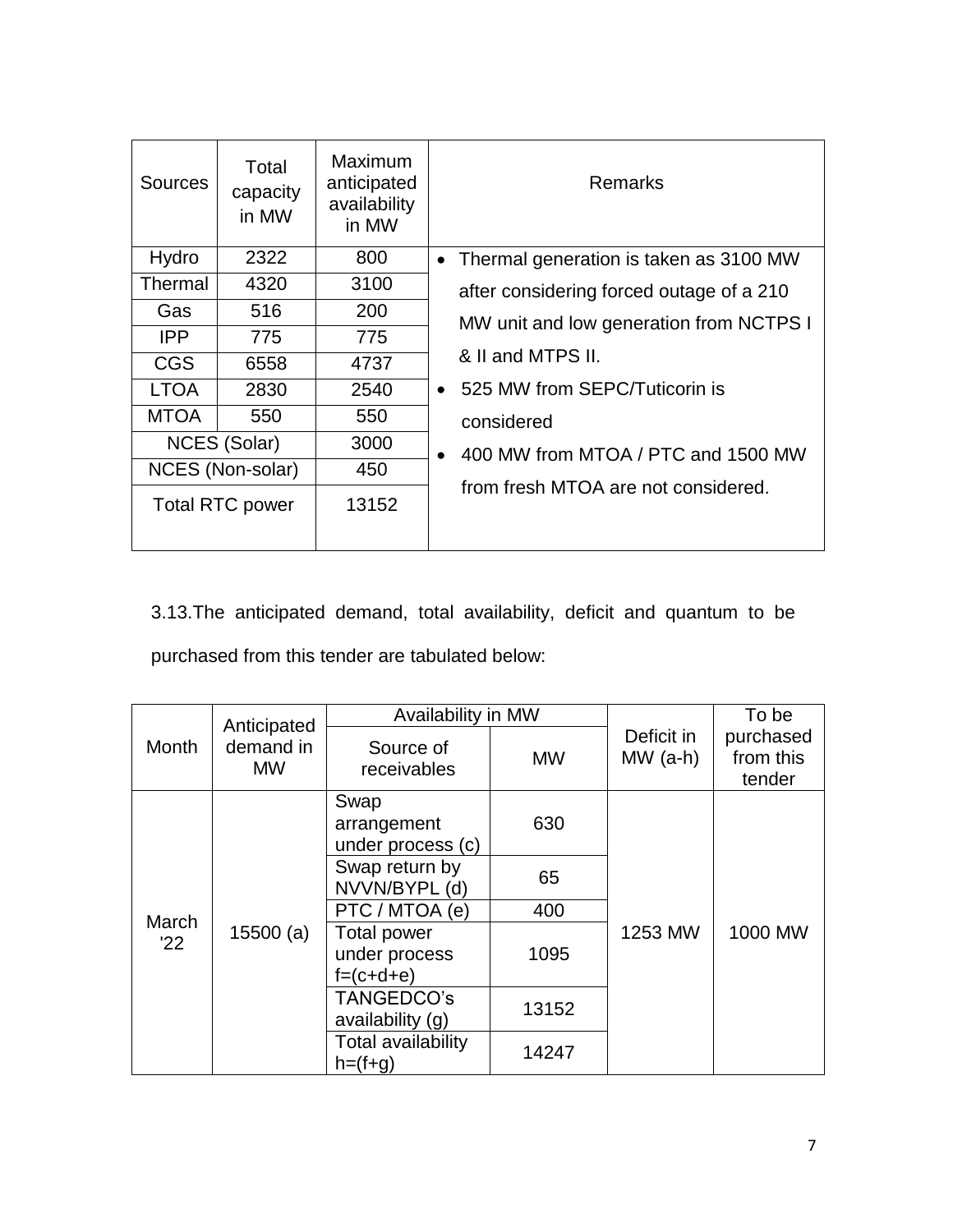The Grid Operation wing has given indent for 1500 RTC power in March 2022. Based on that TANGEDCO is taking steps to procure 630 MW fresh swap arrangement (which is in process), 65 MW from swap return from BYPL and 400MW from MTOA/PTC totaling 1095 MW. Thus a deficit of 405 MW arises during March 2022 against the indent given by Grid Operation wing.

But the anticipated base demand is 15,500 MW and total availability 14,247 MW which indicates that the deficit is 1253 MW. Therefore, a short term tender (TANGEDCO/SHORT/PP17-2022) is proposed to be floated for procurement up to 1000 MW RTC power from 01.03.2022 to 31.03.2022 in order to satisfy the base demand and to have less dependence on power exchanges. However TANGEDCO may procure power up to 400MW only and if the discovered rate in tender is reasonable and found less than the variable cost of TANGEDCO's procurement sources, TANGEDCO may purchase full quantum as indicated in the tender.

3.14. As mandated by Ministry of Power, procurement under short term will be done through MoP's e-bidding portal (DEEP).

3.15. To enable the successful bidders to book transmission corridor in advance, Tender process is to be initiated immediately and finalized quickly.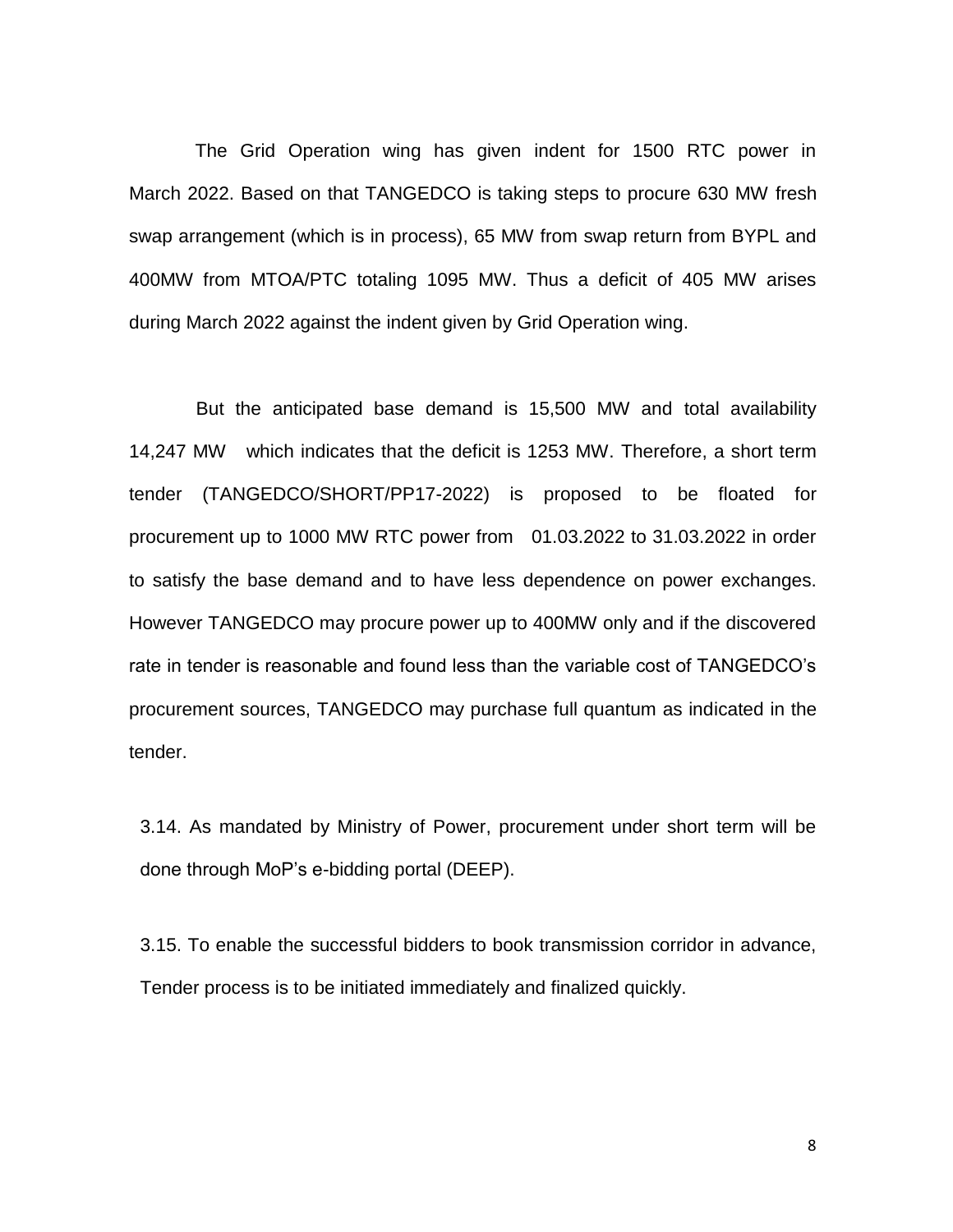3.16. TANGEDCO is seeking approval for deviations from the MOP guidelines in the short term tender besides approval for deviations from the guidelines in respect of

- (i) deletion of payment security clause viz opening of Letter of Credit,
- (ii) deletion of Contract Performance Guarantee clause
- (iii) to release the BG/EMD after the fulfilling the contractual obligations
- (iv) to fix the validity of the tender 30 days from the date of e-Reverse Auction process (excluding the date of of e-RA).
- (v) deletion of change in law clause

3.17. TANGEDCO will approach the Commission on finalizing the tender for tariff adoption.

#### **4. Findings of the Commission:-**

4.1. We have heard the submission of the learned Standing Counsel for TANGEDCO appearing for the petitioner.

4.2. It is stated by the petitioner that the average peak demand during the summer of 2021 was in the range of 15000 MW to 15500 MW. However, it is also stated that the minimum demand that prevailed during summer months of 2021 was in the order of11500 MW to 12000 MW and that minimum demand during 2022 is likely to increase. The anticipated demand is based on the CE (Grid) TANGEDCO's U.O.Note dated 26-11-2021 setting out the requirement of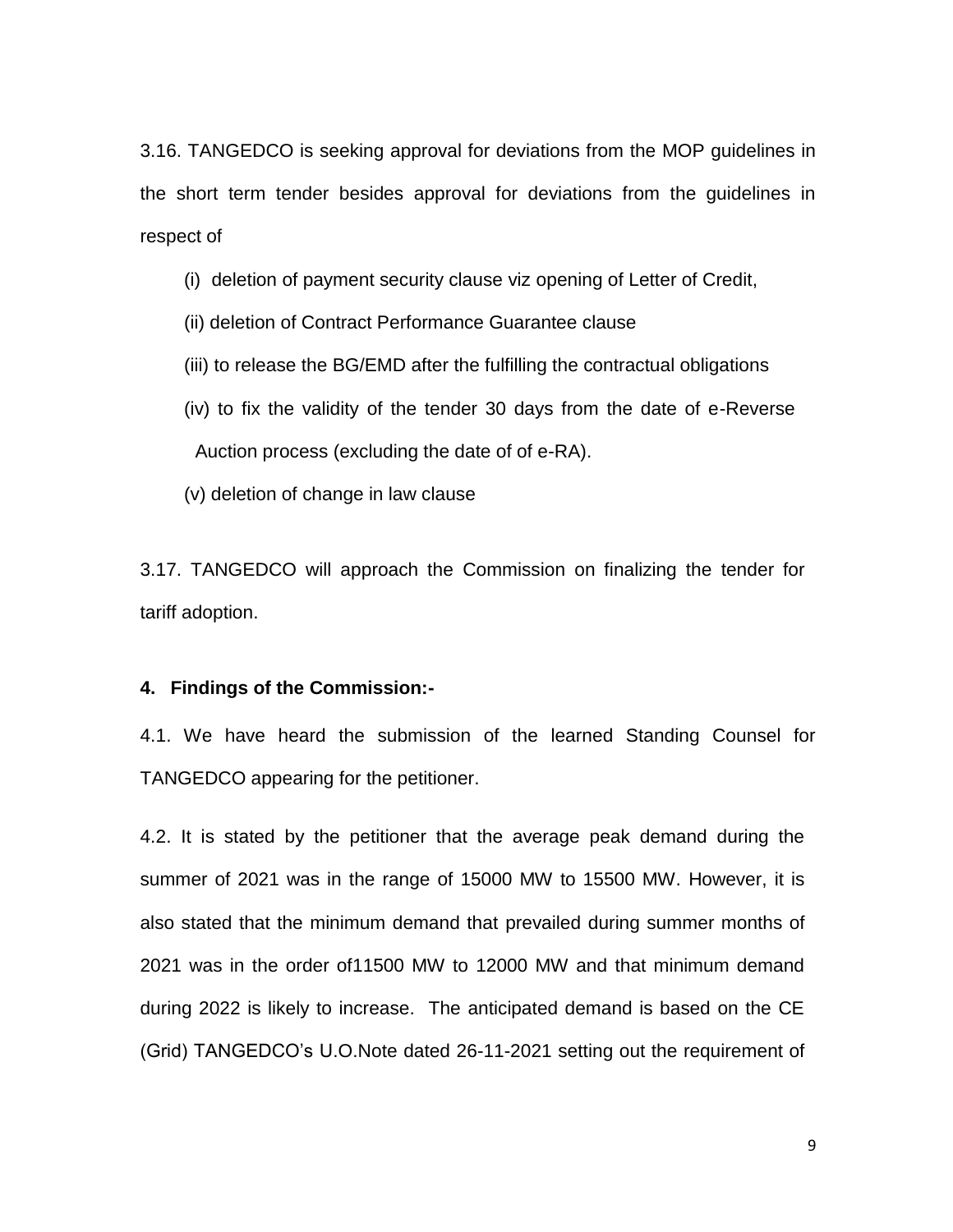1500 MW for March 2022. The present procurement is to avoid dependence on power exchange for procurement. Though it is satisfying to see the respondent stating that TANGEDCO may procure upto 400 MW and purchase the full quantum, only after ensuring that the rates discovered in the tender is reasonable, still it to be observed categorically here that the issue is not merely one of reasonableness of the prices alone. The issue goes to the root of procurement i.e. the forecasting of a demand accurately, which to a large extent depends on scientific forecasting. For the purpose of this order, approval is accorded for procurement as sought for in this petition. However, the larger issue of scientific study in the matter of demand forecasting is to be done by the licensee and the anticipated demand cannot be fixed based on the U.O. Note of CE (Grid) alone as it has not been brought out in the petition as to whether the demand forecast was done in a prudent and scientific manner. We do not want to pass observations on the demand forecast of CE (Grid) and to undertake an exercise to examine the necessity or otherwise of the procurement proposed herein but the fact remains that a scientific study is a must and accordingly it must be done for all future projections.

4.3. In this connection, the following portions of the Daily Order dated 11-01- 2022 passed by the Commission in the same petition would be relevant:-

#### *"Hearing held on 11-01-2022 DAILY ORDER*

*Thiru.M.Gopinathan, Standing Counsel for TANGEDCO appeared. Brief arguments heard. Petition admitted. Order reserved. Meanwhile, the TANGEDCO is directed to*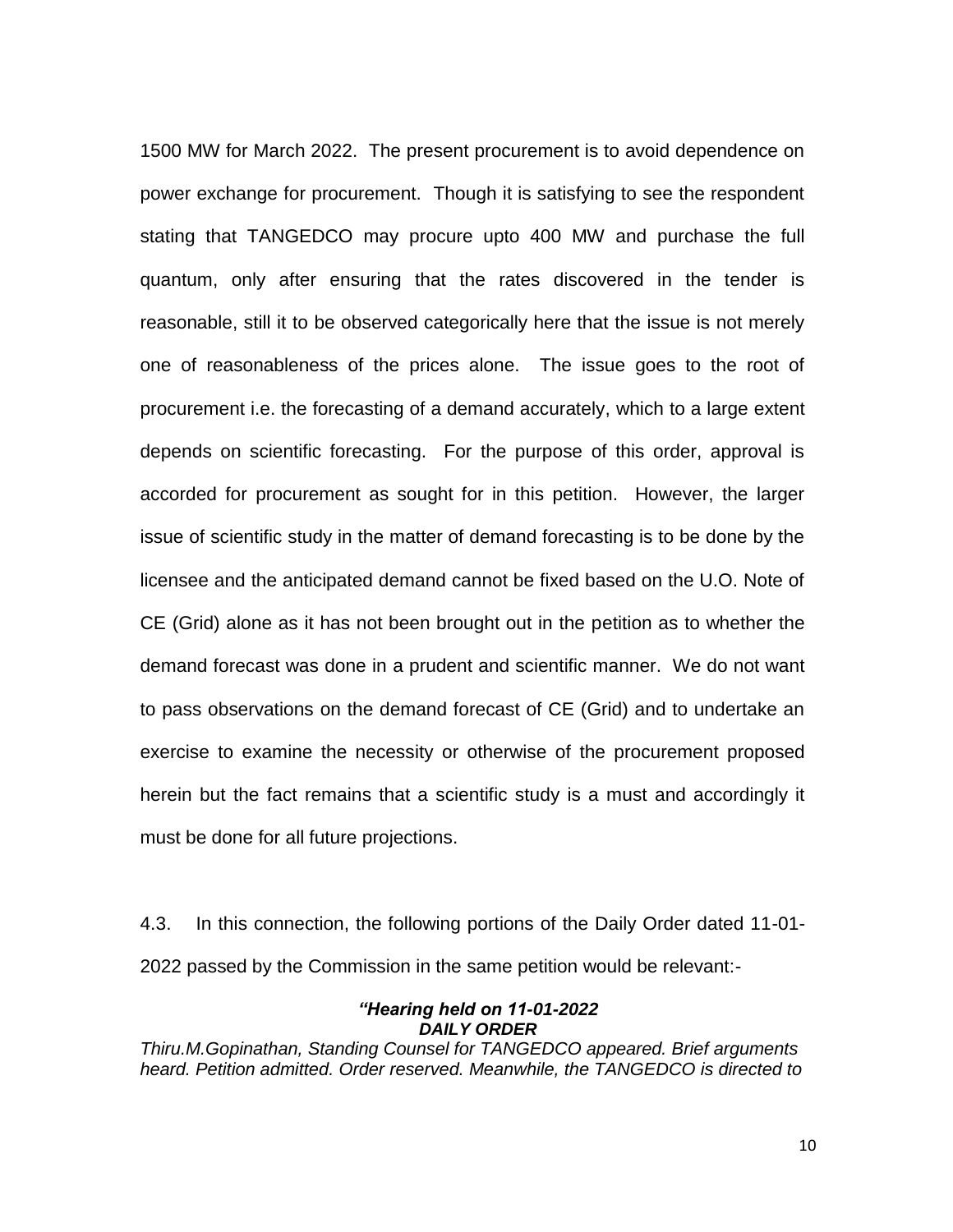*make a scientific study in regard to long term power procurement process in future and thereafter submit proposals in accordance with the same".* 

4.4. Be that as it may, taking into account of all the available sources such as Hydro, Thermal, Gas, IPP, CGS, LTOA, MTOA, NCES power including the sources like Swap arrangement/PTC, it is expected that the total availability would be of 14,247 MW only. Therefore, still there is a deficit in power requirement to the tune of 1253 MW power for the month of March 2022. Considering the above requirement and in anticipation of approval the petitioner, Tender event was activated in DEEP Portal as per Ministry of Power Guidelines, by the petitioner.

4.5. Hence, taking into account the above submission of TANGEDCO, the Commission under section 63 of the Electricity Act, 2003 accords approval for the procurement of power up to 1000 MW of RTC power for the period from 1.3.2022 to 31.3.2022.

4.6. The Commission also approves the deviations in the above Short term Tender–TANGEDCO/SHORT/PP 17-2022 for the procurement of power by the petitioner as against the Guidelines stipulated by the Ministry of Power, since it is in the nature of short term.

- (i) deletion of payment security clause viz, opening of Letter of Credit,
- (ii) deletion of Contract Performance Guarantee clause
- (iii) to release the BG/EMD after the fulfilling the contractual obligations

11